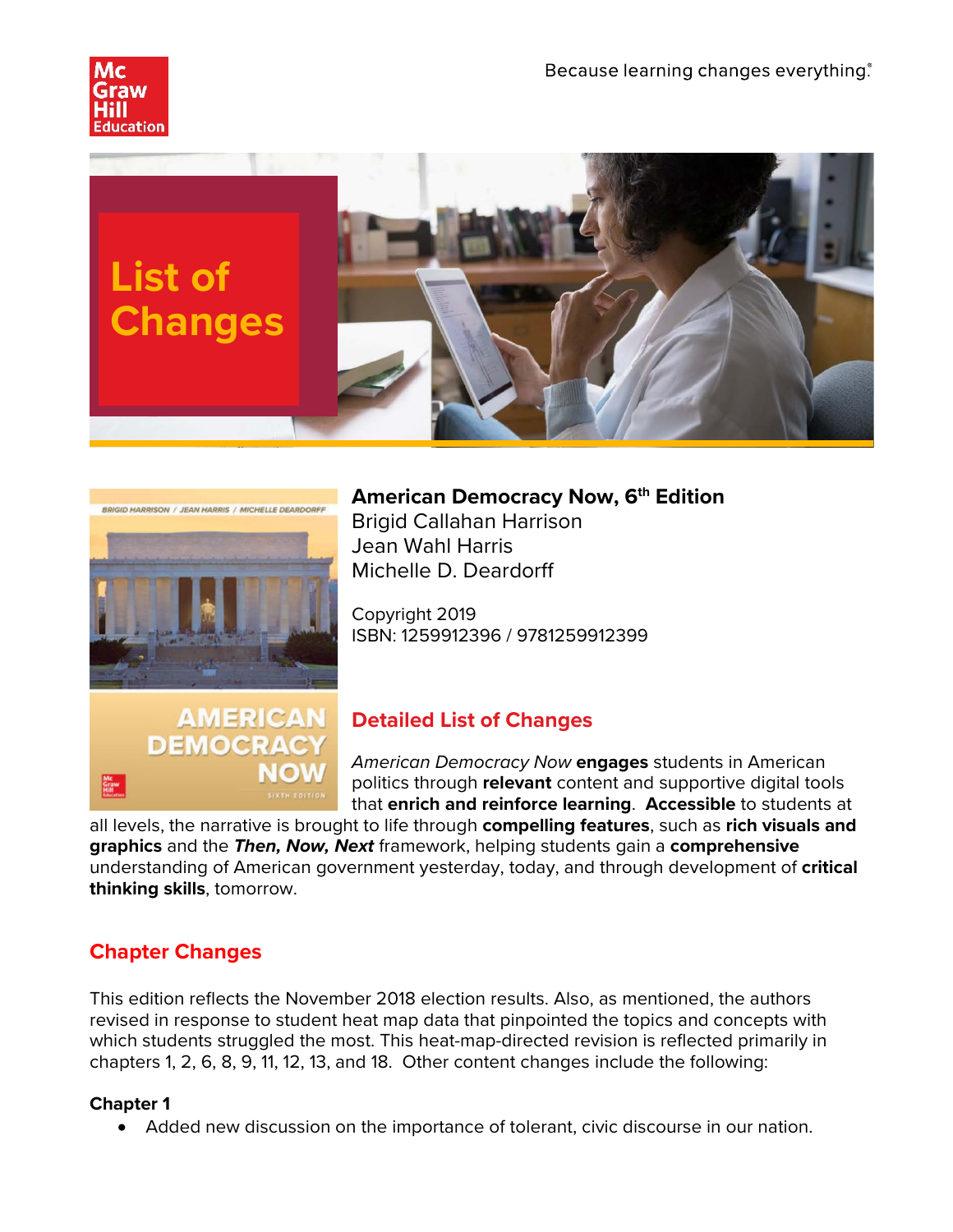- Updated discussion of the current political context, including Russian intervention in the 2016 election and U.S. engagement with North Korea.
- Updated voter turnout data.
- Added new discussion of the politics of Generation Z.
- Added new Analyzing the Sources that frames the issues of increased ideological polarization in the United States by generation.
- Updated data about the U.S. population.

#### **Chapter 2: The Constitution**

- Revised section "British Policies Incite Revolution in Colonies."
- Revised Then, Now, Next feature.
- Added new Thinking Critical feature on Census 2020.
- Revised Analyzing the Sources feature on Convening a Constitutional Convention.
- Revised the section on "The Constitution as a Living, Evolving Document."
- Updated inquiry questions in the Annotated Constitution.

### **Chapter 3: Federalism**

- Reorganized chapter sections to foster understanding of foundational structures and concepts of our federal system.
- Added new section on "Partisan Federalism."
- Revised Thinking Critically feature "Can State Governments Nullify National Marijuana Law?"
- Revised section on "Tools of Intergovernmental Relations," including a new section on "Nullification" and "Intergovernmental Tensions."
- Revised Then, Now, Next feature on "Americans' Trust in their Governments."
- Updated Recommended Readings.

#### **Chapter 4**

- Updated statistics, data, and Supreme Court rulings from the previous edition.
- Provided a greater emphasis on selective incorporation and its significance.
- Introduced decisions and policies of the Trump administration, as opposed to prior focus on the Obama administration.
- Updated campus policies on concealed weapons.
- Moved focus from millennials to "Generation Z."
- Introduced a new section on Free Speech on campus.

#### **Chapter 5**

- Updated statistics, data, and Supreme Court rulings from the previous edition.
- Included coverage of current issues, such as the #MeToo movement and diversity within the Asian American community.
- Added new Thinking Critically on the impact of illegal immigration.
- Updated all references and citations.

## **Chapter 6**

- Added new Thinking Critically feature that asks Should the United States Have Stricter Gun Safety Laws?
- Explored new data concerning the gender gap in political party identification between men and women.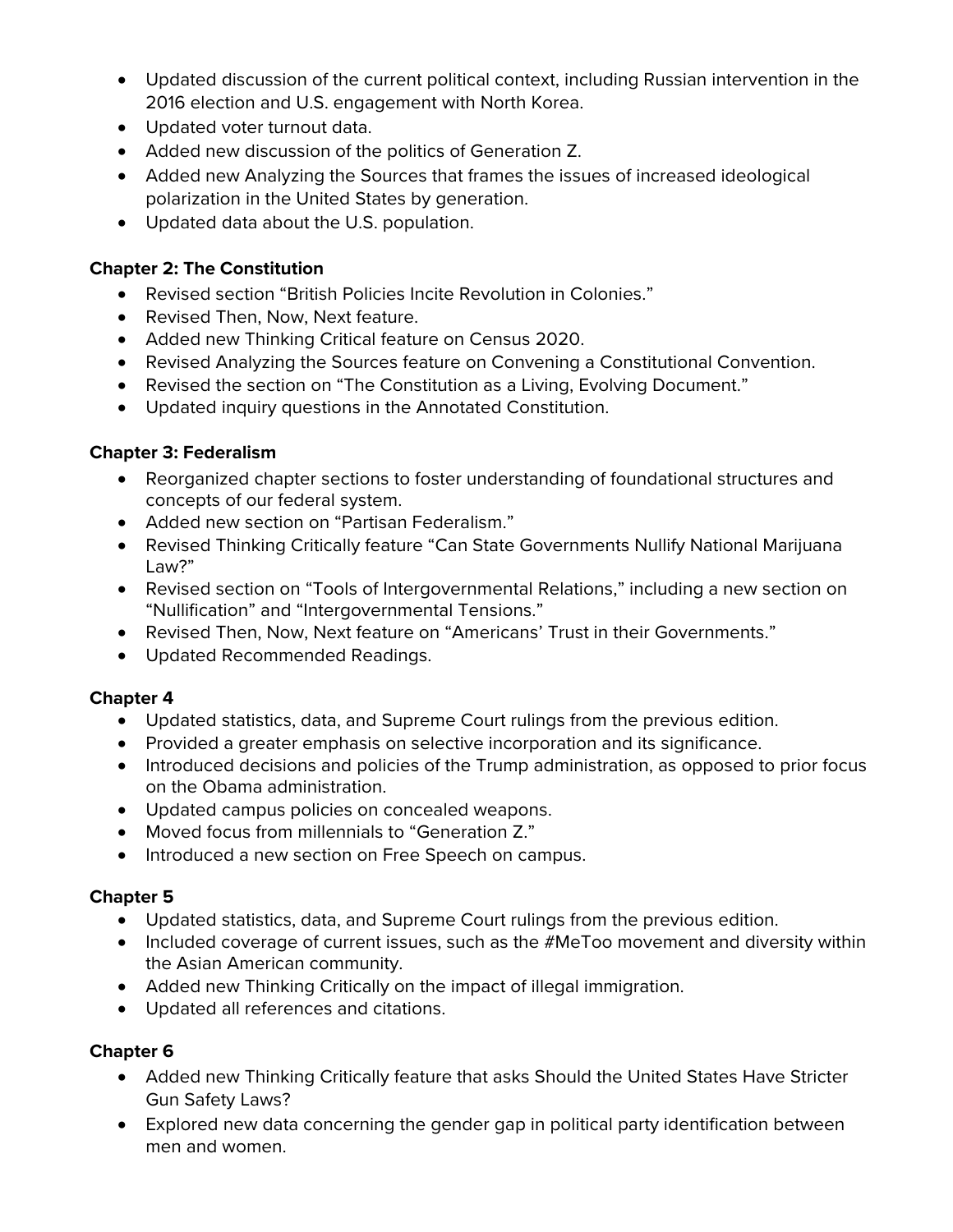- Evaluated new data about the policy priorities of men and women in the 2016 presidential election.
- Evaluated the gender gap in presidential vote choice in 2016.
- Updated information about the opinions of Millennials.
- Added new information on the politics of Generation Z.
- Included new discussion of the new "most important problem."
- Included new data concerning trust in government.

#### **Chapter 7**

- Included a new discussion of the Women's March protests.
- Included additional explanation of the role of group competition in determining interest group success.
- Included a discussion of the effect of *Janus V. United States* on interest groups.
- Updates information on the top lobbying interests in the United States.
- Included more detailed discussion of *Citizens United v. Federal Election Commission.*
- Added a new Analyzing the Sources featured demonstrating the importance of considering interest groups' perspective when evaluating interest group ratings.

#### **Chapter 8**

- Included a new discussion titled "A Democratic Party Struggling to Define Itself"
- Included a new discussion titled "The Republican Party in the Era of President Trump"
- Updated data concerning Americans' opinions of the two political parties.
- Added new information about the role of the parties in the 2018 mid-term congressional elections.
- Updated the discussion of the responsible party model.
- Provided new data concerning post-2018 election party control of state legislatures.
- Added a new Analyzing the Sources feature that asks students to evaluate the characteristics of voters who have switched political party preference since 2011.
- Updated data on Americans' support for a third party.

#### **Chapter 9**

- Explained the U.S. Intelligence Community's conclusions about Russian interference in the 2016 election.
- Enhanced the discussion of the importance of fair, independent elections.
- Explained why election meddling matters.
- Highlighted the idea of political participation as an expression of the will of the people.
- Discussed 2018 ballot initiatives in the states.
- Explained campaign finance regulations for the 2018 elections.
- Updated data concerning age and presidential election turnout.
- Revised an Analyzing the Sources feature examining race and presidential elections.
- Included new research concerning reasons for low voter turnout.

#### **Chapter 10**

• Contextualized the current debate about media accuracy.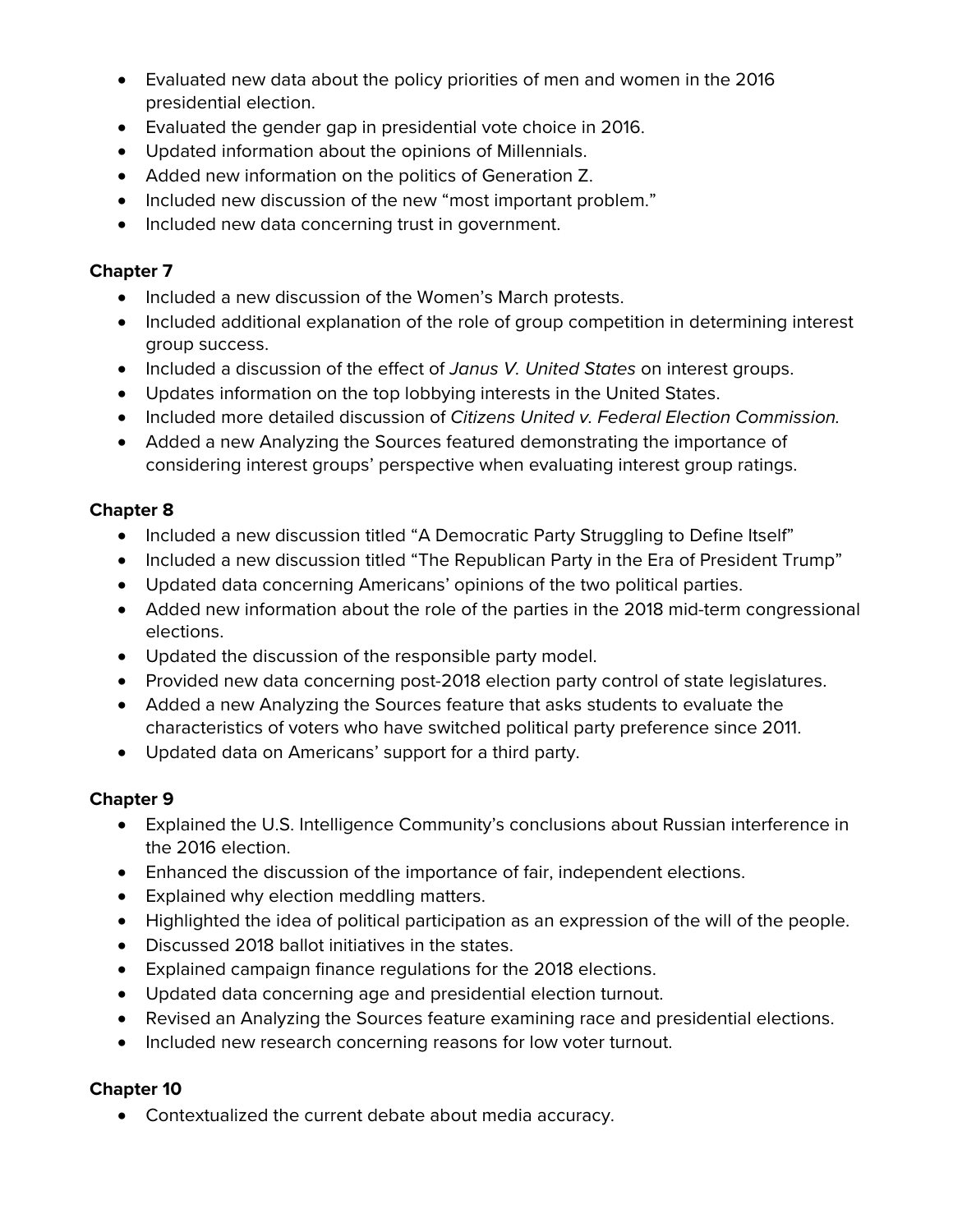- Revised an Analyzing the Sources feature examining new data on confidence in the media.
- Added new data on the increasing diversity in newsrooms.
- Included new research on the demographics of increasing online news consumption.
- Re-examined the question of media bias.

#### **Chapter 11**

- Discussed social media hacking and data breaches.
- Updated data on Internet usage.
- Updated research on the use of technology in the 2018 elections.
- Added information on the use of social media as a tool of macro-protests, including facilitating the #MeToo movement.
- Added a new Analyzing the Sources feature that asks students to evaluate whether Facebooks ads generated by Russian operatives were effective.
- Added new information and research on election infiltration.
- Described the effects of FCC Chairman Ajit Pai's rollback of the net neutrality order.

### **Chapter 12**

- Added a new Thinking Critically feature that asks whether congressional elections are 'rigged' through gerrymandering.
- Described new trends regarding the use of congressional earmarks.
- Added a new discussion of the filibuster.
- Updated the congressional leadership section.
- Discussed the role of Congress in supporting special counsel Robert Mueller.
- Added updates on the 2018 election and the party composition of Congress.
- Described congressional action on President Trump's policy agenda, including the overhaul of the federal tax plan.
- Included new discussion on the diversity in Congress after the 2018 elections.

## **Chapter 13**

- Examined the revolutionizing effect on the presidency of President Trump's use of social media.
- Added new discussion of the Electoral College.
- Examined President Trump's role in managing the economy, looking at the issue of tariffs and the overhaul of the federal tax structure.
- Updated information on Trump administration officials, including the cabinet.
- Included new comparative data on women and minorities appointed to presidential cabinets.
- Updated discussion of the use of executive privilege.
- Included new comparative data on presidential public approval.
- Examined the geographical variation of President Trump's popularity.
- Added information on First Lady Melania Trump's priorities for her role.

## **Chapter 14: The Bureaucracy**

• Added new Then, Now, Next feature on "Federal Civil Service Hiring Process."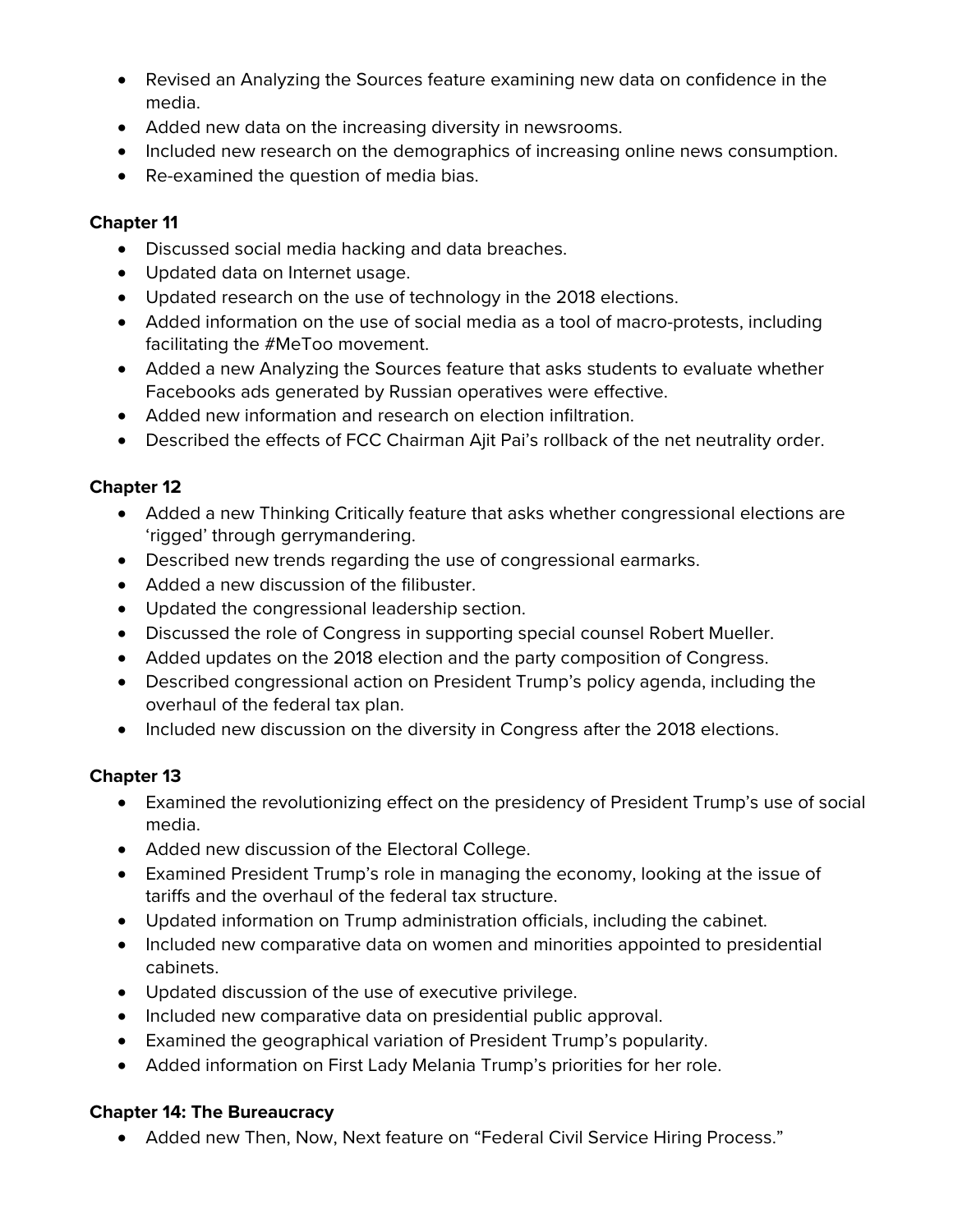- Added new discussion of President Trump's budget proposals and their potential impact on federal civil service hiring.
- Updated data on pay scale for white-collar (GS) federal civil servants.
- Revised section on "State, Local and Shadow Bureaucrats."
- Revised (to make more clear and concise) sections on bureaucratic accountability.
- Updated data and analysis in section "Can Bureaucratic Performance be Improved?"
- Added new Analyzing the Sources feature "Is it government performance or partisanship?"
- Updated discussion and analysis in section "Can contracting out improve performance?"
- Updated Recommended Readings.

### **Chapter 15: The Judiciary**

- Reorganized sections to foster understanding of foundational structures and concepts of the federal judiciary.
- Added new Analyzing the Sources features on judicial independence.
- Revised Then, Now, Next feature "Supreme Court Diversity."
- Updated data on demographics of federal judges to include those confirmed during first year of the Trump administration.
- Revised discussion on judicial policy making including comparisons of judicial activism, judicial restraint, and originalism and the Constitution as a living document.
- Added discussion of Supreme Court activity and decisions since the death of Associate Justice Scalia.

### **Chapter 16: Economic Policy**

- Integrated discussion of the Trump administration's economic policy initiatives supporting supply-side economics, including the Tax Cuts & Jobs Act (2017) and deregulation.
- Updated survey data on Americans' views about the American dream.
- Reorganized sections to foster understanding of foundational concepts and theories.
- Added new Then, Now, Next feature on tax law.
- Updated data on the health of the U.S. economy.
- Updated federal budget data.
- Reviewed the use of continuing resolutions in the FY 2018 budget process.
- Revised (and streamlined) discussion of trade policy.
- Revised section on "The American Dream in Today's Economy," which integrates Trump administration policies and Americans' policy preferences.

## **Chapter 17: Domestic Policy**

- Added new Analyzing the Sources feature "Partisan Differences on Top Priorities for President Trump and Congress."
- Added new Critical Thinking feature "Should the National Government Mandate Flood Insurance?"
- Added new Then, Now, Next feature "Federal Websites and Climate Change.**"**
- Integrated the Trump administration's environmental, energy, health care, and immigration policy initiatives.
- Updated data on safety net programs (income security, housing security, health insurance programs).
- Updated data on immigrants.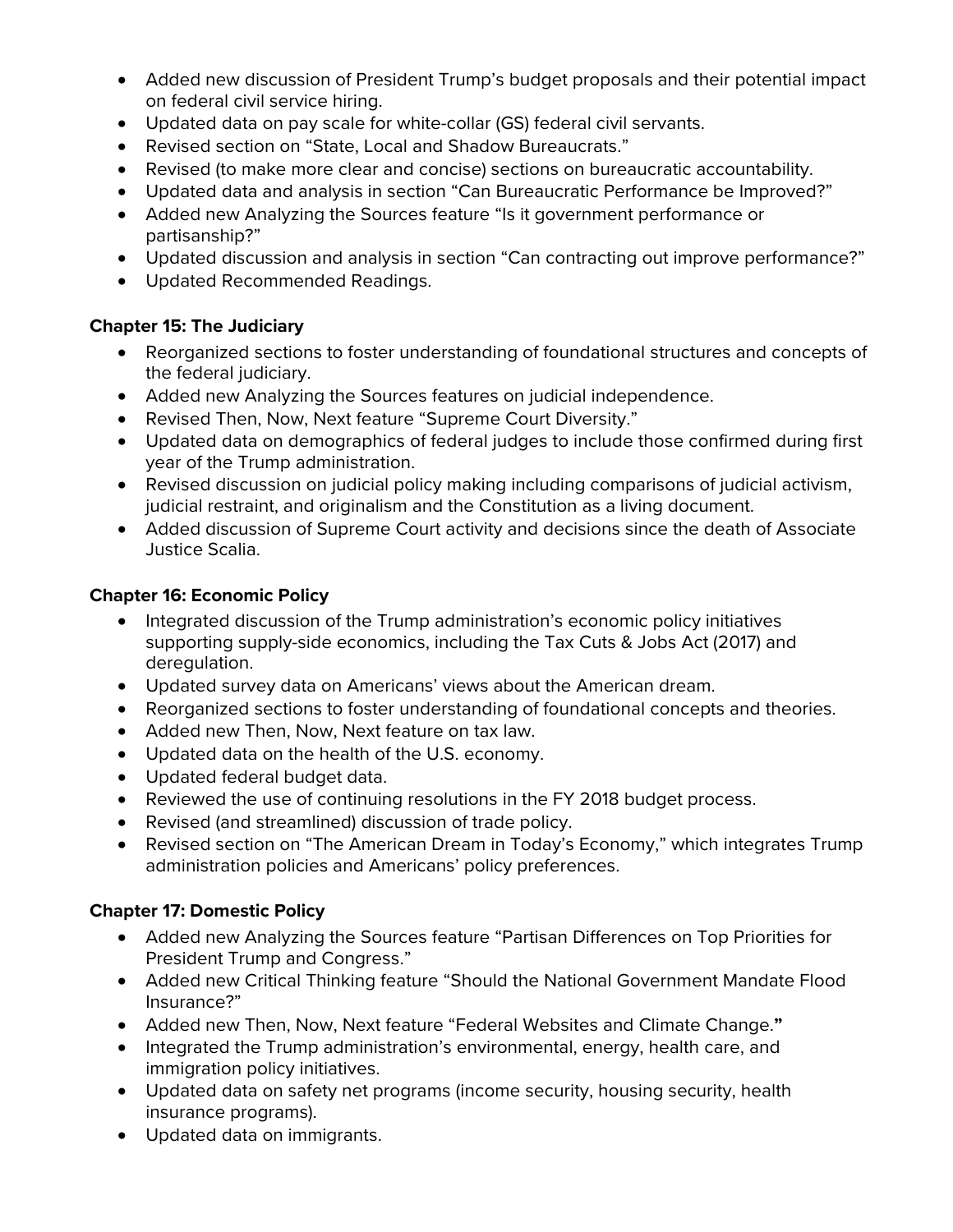• Eliminated section on Homeland Security policy.

#### **Chapter 18**

- Described the context for current foreign policy.
- Updated the "The Military Option" section to include U.S. air strikes in Syria.
- Updated coverage of the use of new technologies in foreign policy.
- Added new Analyzing the Sources feature that asks students to evaluate recent U.S. troop deployment.
- Examined President Trump's America First foreign policy in the context of Huntington's Clash of Civilizations thesis.
- Described future challenges in foreign policy, including trade policy, the renewed threat of terrorism, and Russian expansion and efforts to increase influence.

#### **Chapter 19: State and Local Governments**

- Added new Thinking Critically feature "Is direct democracy the fix for misrepresentation in a representative democracy?"
- Relocated the direct democracy section to earlier in chapter.
- Added new section on "Intergovernmental Relations."
- Added new data on citizens' trust in state and local governments.
- Updated data on state and local government revenues and expenditures.
- Revised Analyzing the Sources feature comparing state voting laws.
- Updated data on diversity in state governments.

# **Digital**

*Connect®*—The Connect Suite effectively engages students in the course so they are better prepared for class, more active in discussion, and achieve better results. Its innovative and adaptive technology addresses a wide variety of student and instructor needs with a rich database of assignable and assessable activities, each attached to learning objectives. Connect, part of the Connect suite, is a web-based assignment and assessment platform that features a number of powerful tools that make managing assignments easier for instructors and learning and studying more engaging and efficient for students.

**Connect Insight**<sup>M</sup>—As part of the Connect Suite, Insight<sup>™</sup> puts real-time analytics in your hands so you can take action early and keep struggling students from falling behind. Designed for your tablet or desktop computer, Insight is a series of visual displays providing at-a-glance information regarding how your section, students, and assignments are doing.

*SmartBook*—As part of the Connect Suite, SmartBook is the first and only adaptive reading and learning experience that changes the way students read. It creates a personalized, interactive reading environment like no other by highlighting important concepts, while helping students identify their strengths and weaknesses. This ensures that he or she is focused on the content needed to close specific knowledge gaps, while it simultaneously promotes long term learning.

*LearnSmart*—As part of the Connect Suite, LearnSmart is an adaptive learning program designed to help students learn faster, study smarter, and retain more knowledge for greater success. Millions of students have answered billions of questions in LearnSmart, making it the